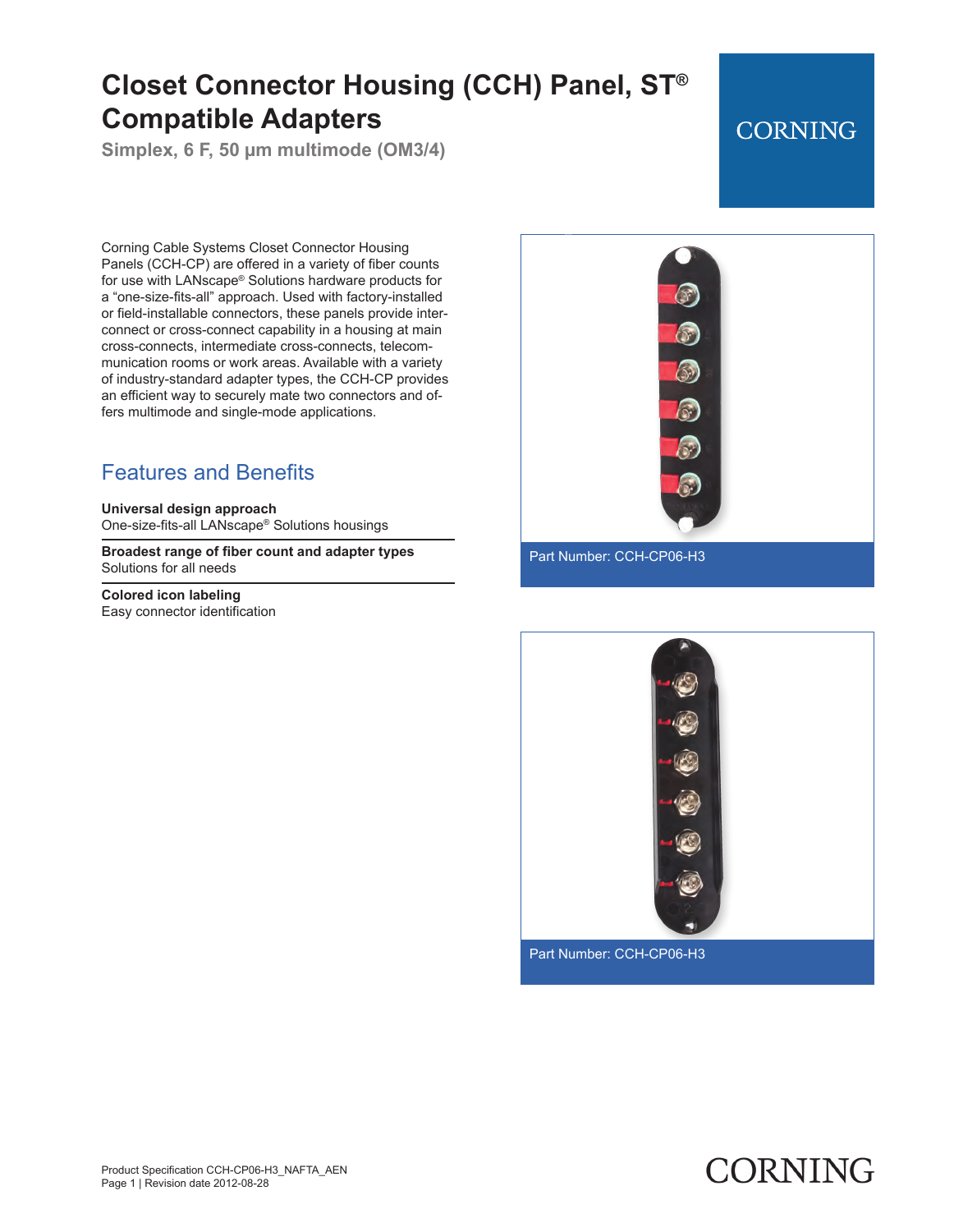## **Closet Connector Housing (CCH) Panel, ST® Compatible Adapters**

**Simplex, 6 F, 50 µm multimode (OM3/4)**

### **Specifications**

| <b>General Specifications</b> |                                          |
|-------------------------------|------------------------------------------|
| Application                   | Enterprise Networks, Data Center LAN/SAN |
| <b>Product Type</b>           | Panels & Modules                         |
| <b>Fiber Category</b>         | 50 $\mu$ m MM (OM3)                      |

| Design - Hardware            |   |
|------------------------------|---|
| <b>Fiber Count</b>           | 6 |
| Number of Adapters per Panel | 6 |

| <b>Design Adapter</b>           |                            |  |
|---------------------------------|----------------------------|--|
| <b>Adapter Housing Color</b>    | Agua                       |  |
| <b>Adapter Housing Material</b> | Metal                      |  |
| <b>Adapter Type</b>             | ST <sup>®</sup> Compatible |  |
| <b>Insert Material</b>          | Ceramic                    |  |

| <b>Chemical Characteristics</b> |                                                               |
|---------------------------------|---------------------------------------------------------------|
| <b>RoHS</b>                     | Free of hazardous substances according to RoHS 2002/95/<br>EG |

### Ordering Information

| <b>Part Number</b>         | CCH-CP06-H3                                                                                             |
|----------------------------|---------------------------------------------------------------------------------------------------------|
| <b>Product Description</b> | Closet Connector Housing (CCH) Panel, ST® Compatible<br>adapters, Simplex, 6 F, 50 um multimode (OM3/4) |